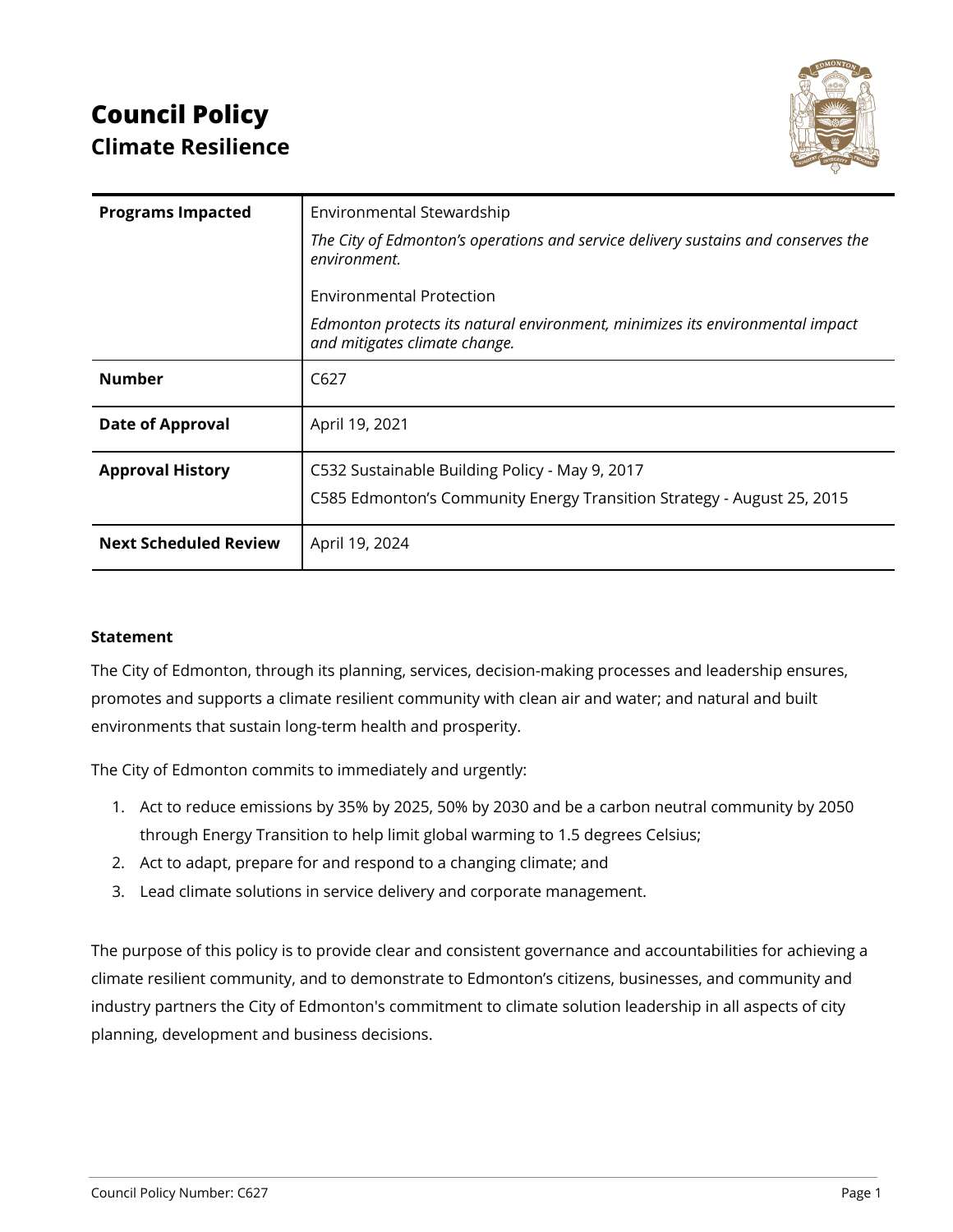### **Guiding Principles**

To achieve its commitments, the City of Edmonton decisions and actions will be:

- **Collaborative** Achieving a climate resilient community will require connecting and collaborating, cooperation and partnership with other governments, regional partners, institutions, communities, businesses, academia, and global partners. The City of Edmonton is committed to continuously listening to, learning from, and working with citizens, businesses, and our community and industry partners to achieve a climate resilient community.
- **Just and Equitable** Climate resilience must incorporate a just and equitable approach, that serves those today and those who come after us.
- **Mindful of Prosperity** The creation of economic opportunities for City of Edmonton citizens and businesses will be considered in planning climate resilient actions.
- **Transformational** Climate resilience requires transformative action, including integrating and accepting uncertainty in decision making processes.
- **Accountable** Climate resilient measures, including consideration of mitigation and adaptation co-benefits and tradeoffs, will inform decision-making.
- **Science and Evidence Based** Decision-making will inform continuous learning and improving and will be based on best available science, research and evidence.
- **Catalyze Change** Through community activation, partnership and advocacy, infrastructure investment, climate resilient programs including incentives, and policy and regulation to achieve climate resilience outcomes.

## **Climate Resilience Commitments**

# 1. Act to reduce emissions by 35% by 2025, 50% by 2030 and be a carbon neutral community by 2050 *through Energy Transition to help limit global warming to 1.5 degrees Celsius*

The City of Edmonton will catalyze and support community action to immediately and urgently align actions with the international goal of limiting global warming to 1.5 degrees Celsius and be carbon neutral by 2050 by pursuing:

- a. Renewable and Resilient Energy Transition Promoting the urgent transition towards low carbon energy sources.
- b. Low Carbon City and Transportation Planning, developing and building Edmonton to have carbon neutral and climate resilient communities and zero emissions transportation systems.
- c. Emission Neutral Buildings Transforming Edmonton's building stock to be emissions neutral.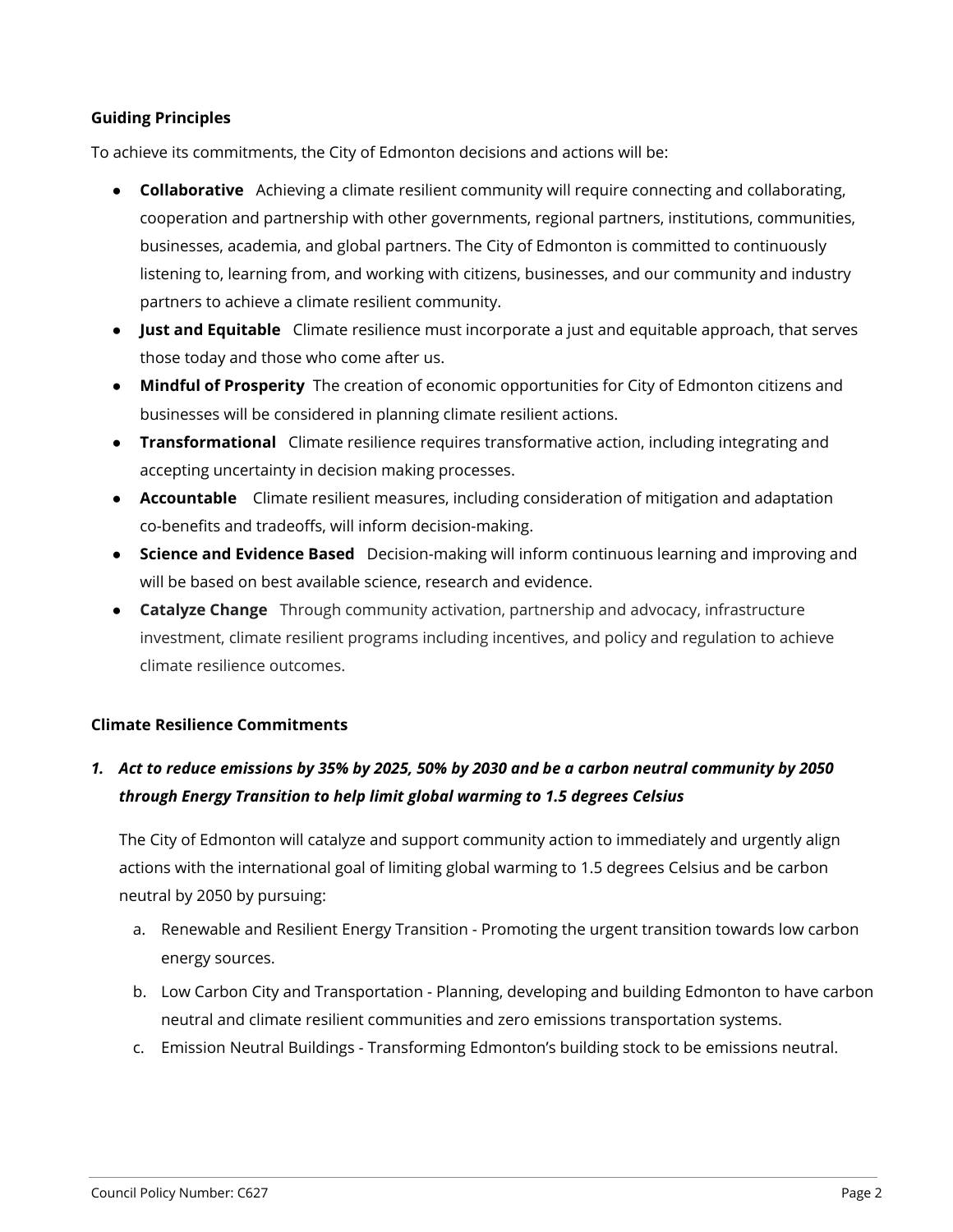d. Carbon Capture and Nature Based Solutions - Promoting a nature-based solutions approach to climate resilience by implementing and promoting actions that protect, sustainably manage, and restore natural and modified ecosystems.

## *2. Act to adapt, prepare for and respond to a changing climate*

The City of Edmonton will increase climate adaptation and minimize the exposure to and reduce the vulnerability of people and assets to the impacts of climate change by adapting, preparing for and responding to a changing climate by:

- A. Climate prepared and adapted infrastructure and urban form Planning, developing, building and adapting Edmonton to be ready for the future climate reality
- B. Prepared and adapted communities Supporting communities, households, institutions, businesses and residents be more prepared for and able to respond to and recover from the impacts and opportunities of a changing climate
- C. Climate resilient, adapted and healthy ecosystems Investing in and protecting ecosystems to build resilience, protect communities, enhance environmental connection, and support and improve quality of life
- D. Proactive risk management Identifying and managing climate risks and vulnerabilities that could impact our cities long term livability

## *3. Lead climate solutions in service delivery and corporate management.*

The City of Edmonton will ensure proactive leadership in climate solutions by taking a lead role in promoting and supporting Edmonton's climate resilience efforts and leading by example in its own civic operations.

- a. Governance Establishing a governance framework to implement the City's climate change plans, that supports climate leadership by Council, Administration, and the community, including an advisory committee to City Council on climate resilience.
- b. Integrated Climate Resilience Decision-Making Model Establishing a climate decision-making framework that includes considerations of short, medium and long-term climate conditions, vulnerabilities, risks and opportunities, and an integrated carbon and financial budget.
- c. Targets and Reporting Establishing transformative and ambitious targets, including a carbon budget, to guide climate action, with progress reported to City Council and residents at least annually. Administration will provide the City Council and the community with information on key climate-related risks, opportunities, impacts and initiatives.
- d. Corporate climate resilience management plan maintaining and implementing a plan(s) to manage greenhouse gases, climate change-related risks, opportunities and impacts to civic assets and services.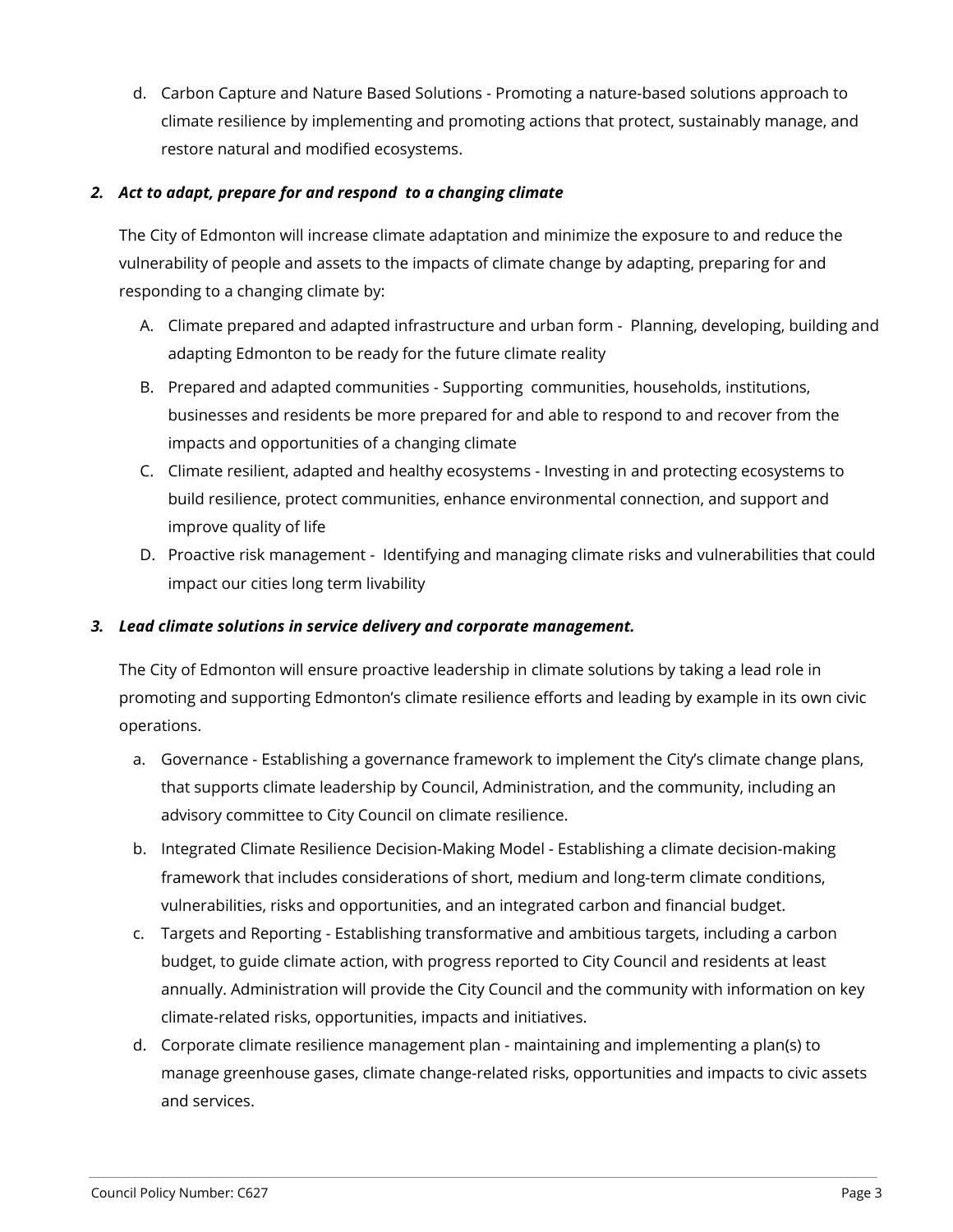- i. Buildings immediately adopting sustainable and resilient building practices for the buildings it owns, leases and funds , over the course of their entire lifecycle through: 1) the design and construction of Emission Neutral, climate ready buildings; 2) monitoring, benchmarking, operating, and maintaining City buildings, and 3) proactively retrofitting existing City buildings to reduce their carbon emissions and to prepare for a changing climate.
- ii. City funded affordable housing addressing energy poverty by applying a balanced approach to funding of affordable housing construction.
- iii. Vehicles transitioning to a zero emission fleet and public transit system incorporating lifecycle costing approaches.
- iv. Energy and Offsets purchasing 100% renewable electricity, installing onsite alternative energy systems on appropriate land uses, using low carbon or carbon neutral energy, and offsetting residual emissions to become a carbon neutral corporation.
- v. Assets and Infrastructure account for emissions and future climate conditions in design, and undertake carbon impact and climate risk and vulnerability assessments to guide investment and renewal decisions.

## **Definitions**

- **Adapting** Lowering the risks and negative impacts and embracing potential opportunities associated with climate change so that communities and ecosystems are prepared to cope with new climate conditions.
- **Alternative Energy Systems** Energy generated from alternatives to fossil fuels such as renewable energy, biofuel, biogas, biomass and hydrogen fuel cell. For the purpose of this policy, alternative energy also refers to alternative, localized, on-site energy generation such as heat and power cogeneration.
- **Carbon Neutral**
	- A carbon neutral community is a community where the net per-person greenhouse gas emissions is zero.
	- Carbon neutral energy is energy with net zero greenhouse gas emissions.
- **City-Funded Buildings** Projects that are funded by the City in the form of grants, or loans that are provided by the City for up to 33% of the total capital cost of the building project (i.e. land costs if applicable are not included). The total capital project cost must also be over \$3M including the portions funded by the City.
- **Climate Resilience** Climate resilience is achieved by mitigating and adapting to climate change.
- **Emissions Neutral/Emissions Neutral Building** An emissions neutral building is a building that is highly energy efficient and: